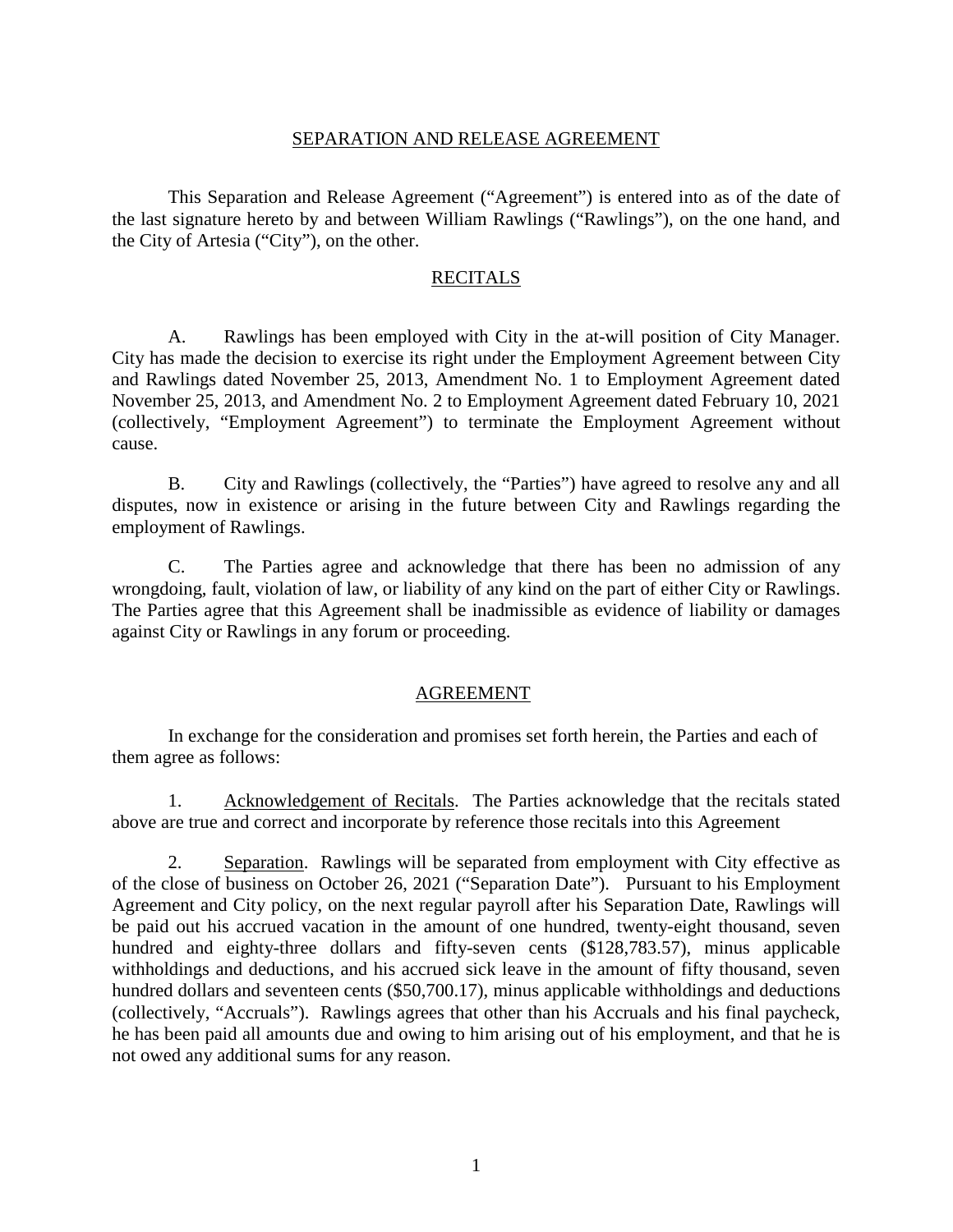3. Separation Terms: In consideration of Rawlings' execution of this Agreement, and all promises set forth herein, and subject to Rawlings not revoking this Agreement, pursuan<sup>t</sup> to the Section 12 of the Employment Agreement:

A. City shall pay Rawlings <sup>a</sup> severance paymen<sup>t</sup> in the total amount of two hundred and forty-four thousand, nine hundred and seventy-nine dollars and fifty cents (\$244,979.50), minus applicable withholdings and deductions ("Severance Payment"). The maximum amount of the Severance Payment that can be pu<sup>t</sup> into Rawlings' deferred compensation account shall be placed therein. The Severance Payment shall be made no later than six (6) days after the Effective Date, as defined in Section 12 below, provided Rawlings has performed his obligations under this Agreement. The Severance Payment shall be made by way of check mailed to Rawlings at the address listed in his employee records; and

B. City shall continue and pay the full costs of Rawlings's existing health care coverage (including dependent coverage) for <sup>a</sup> period of up to 10.5 months after his Separation Date, or until Rawlings secures full-time employment or obtains other health insurance, whichever of the three events first occurs. Rawlings shall notify City within five (5) days of securing new full-time employment or health insurance, at which time the City's duty under this section shall terminate,

4. No Representations of Warranties. City makes no representations or warranties as to any tax consequences associated with this Agreement, or the Severance Payment. Other than the withholding of standard state and federal payroll tax deductions, no other salary deductions will be withheld from the Severance Payment unless authorized in writing by Rawlings, and the Parties agree that the determination of the tax consequences of the Severance Payment made herein is the sole responsibility of Rawlings. Rawlings agrees that he is responsible for any additional taxes or other withholdings due the federal governmen<sup>t</sup> or any state or local governmen<sup>t</sup> entity as <sup>a</sup> result of the Severance Payment, and agrees to indemnify and hold City harmless for any related liability.

5. Property and Equipment. Rawlings shall return to the City all City property he has had in his possession or control, including but not limited to cellular or smart phones, computers, credit cards, entry cards, keys, identification badges, and computer data. Return of all such City property is an express condition precedent to Rawlings' eligibility to receive the paymen<sup>t</sup> in Section 3 above.

6. Agrecment to Cooperate. Rawlings agrees to use his best efforts to cooperate and participate as described below in (1) any personne<sup>l</sup> investigations that were ongoing before the Separation Date, and (2) any claims, lawsuits, charges, etc. that have been or are brought against City as to which Rawlings is either <sup>a</sup> witness or has relevant information. Such participation includes, but is not limited to, Rawlings making himself timely available to: (1) appear and answer questions and/or testify at any interview, deposition and/or at trial, upon reasonable notice; (2) participate in meetings with City's counsel as needed to prepare for any testimony; (3) assist in responding to discovery; (4) provide information and/or execute witness statements; and (5) cooperate with any subpoenas. This participation wilL not be performed as an employee or otherwise compensated; instead, Rawlings is simply providing access to necessary information for which this Agreement provides the requisite consideration. The City agrees that it will not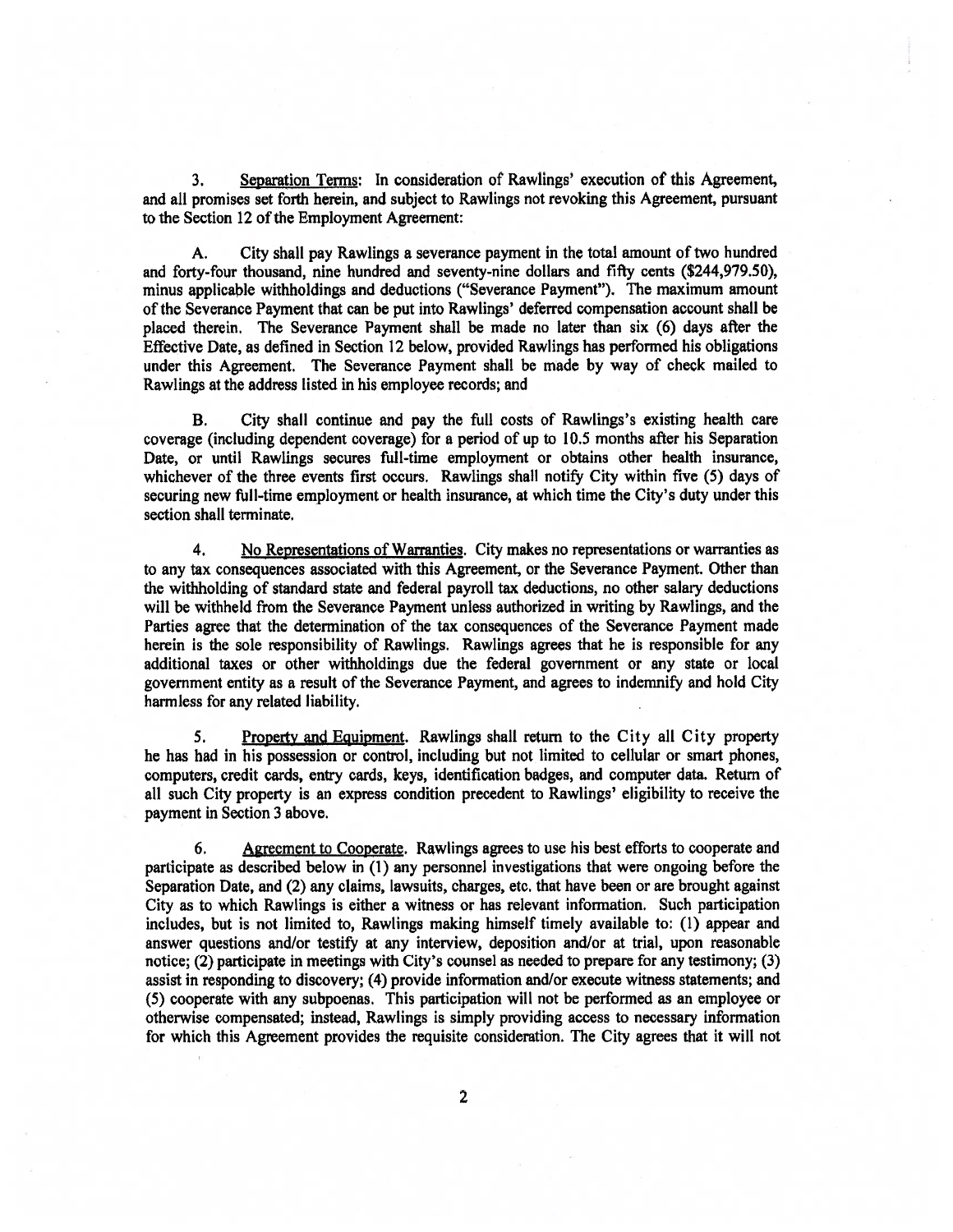take any action against Rawlings based on the results of the personnel investigation that is ongoing as of the Separation Date.

7. Covenant Against Disclosure or Use of City Information, Rawlings expressly agrees and acknowledges that he will not, on behalf of himself or for the benefit of any person or entity, disclose or use any proprietary information or City confidential materials for financial benefit or otherwise, which he obtained as an employee of City.

8. Waiver of Discrimination Claims, Rawlings understands and acknowledges that Title VII of the Civil Rights Act of 1964, the Age Discrimination in Employment Act, the Civil Rights Act of 1991, the Vietnam Era Veterans' Readjustment Assistance Act of 1974, the Americans with Disabilities Act of 1990, the Federal Family and Medical Leave Act of 1993, the California Family Rights Act of 1991, the California Fair Employment and Housing Act, and other statutes provide Rawlings with the right to bring an action against City if Rawlings believes he has been discriminated against based on race, ancestry, creed, color, religion, sex, marital status, national origin, age, status as an individual who has filed <sup>a</sup> claim for workers' compensation benefits or who has sustained an industrial injury, status as <sup>a</sup> veteran of the Vietnam era, physical or mental handicap, and/or disability. Rawlings understands the rights afforded to him under these Acts and agrees that he will not bring any action against City based on any alleged violation(s) ofthese Acts. Rawlings hereby waives any right to assert <sup>a</sup> claim for any relief under these or similar Acts, including but not limited to back pay, attorney fees, damages, reinstatement, and/or injunctive relief, arising out of his employment with City or the separation from such employment.

9. Nondisparagement. City, and City's City Council and Rawlings agree that none of them will make disparaging remarks about any of the others. In the case of City and City's Council Members, they understand and acknowledge that Rawlings has <sup>a</sup> right of privacy with regard to his employment records, and that they are legally precluded from divulging any information in his employment records, including information about his performance, or making any comments that would impinge on that right of privacy. Further, in the case of Rawlings, the bar on disparaging remarks about City shall include, but not be limited to, disparaging remarks about City's Council Members, agents, employees, representatives, assigns, successors, attorneys, and insurers. Disparaging remarks that are barred by this Agreement also include, but are not limited to, any statement which explicitly or implicitly asserts that Rawlings was mistreated, discriminated against, harassed, or retaliated against while an employee of City. Notwithstanding anything else in this section 9, the City and its Council Members and Rawlings shall not be precluded from making any truthful statements in order to respond or defend or explain themselves or their conduct in response to an investigation, <sup>a</sup> lawsuit, <sup>a</sup> subpoena or any other administrative or judicial proceeding or as otherwise compelled by law,

10. General Release of All Claims. Excepting the obligations that are expressly set forth in this Agreement, the Parties shall and hereby do release and forever discharge each other, as well as their predecessors, successors, heirs, executors, administrators, other presen<sup>t</sup> or former employees who were acting in the course and scope of their employment, Council Members, consultants, agents, attorneys, directors, successors and assigns (collectively, "Released Parties"), from all claims related in any way to the transactions or occurrences between Rawlings and City to date, to the fullest extent permitted by law. This release is intended to be interpreted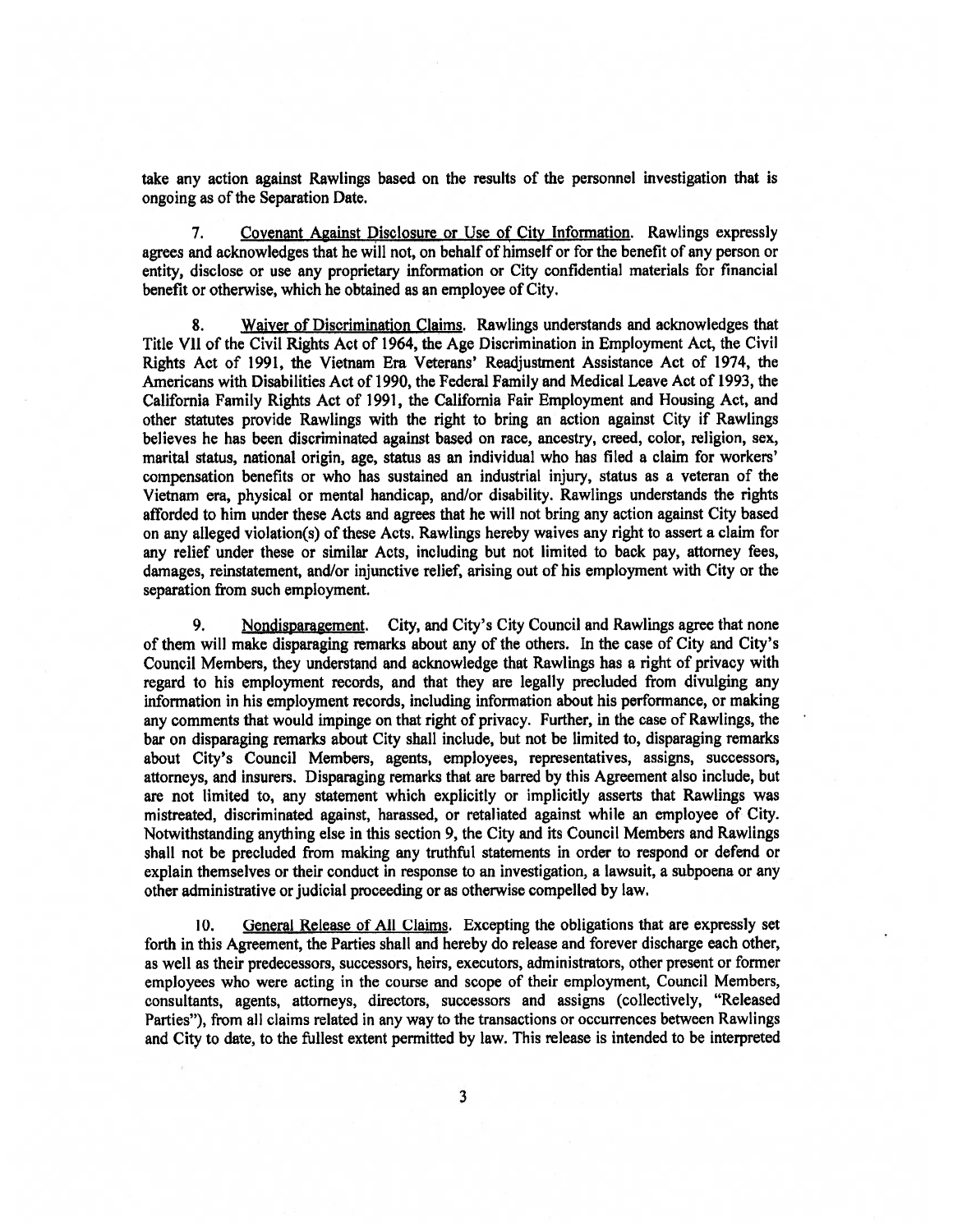broadly to apply to all transactions and occurrences between Rawlings and City, including but not limited to any and all claims related to Rawlings' employment and employment conditions with City and all other losses, liabilities, claims, charges, demands and causes of action, known or unknown, suspected or unsuspected, arising directly or indirectly out of or in any way connected to Rawlings'. employment with City or the separation from such employment (collectively, "Released Claims"). Released Claims include, but are not limited to, any claim based in common law, the state or federal Constitution, state or federal statutes, all contract or tort claims (such as wrongful termination, constructive discharge, breach of contract, breach of the covenant of goo<sup>d</sup> faith and fair dealing, fraud, defamation, libel, invasion of privacy, and intentional or negligent infliction of emotional distress), and all related claims for <sup>p</sup>hysical injuries, illness or damage, and all claims for attorneys' fees, costs and expenses, grievances, claims and/or appeals under federal or state law or due process. Released Claims do not include claims against persons or entities who are not specifically included as Released Parties, Nothing in this Agreement shall be interpreted to waive Rawlings' statutory rights under the California Labor Code (e.g. workers' compensation), the California Unemployment Insurance Code, or the California Government Claims Act regarding defense of, and/or indemnity for, claims relating to acts committed within the course and scope of his employment, or any statutory duties under California Government Code sections 53243 through 53243.4.

11. Waiver of Civil Code Section 1542. It is understood and agreed that the releases as referred to herein are full and final releases by each party of the other, and that such full and final releases include, without limitation, all unknown and unanticipated claims, injuries, debts, or damages, as well as those now known or disclosed. With respec<sup>t</sup> to all claims, each Party expressly waives the provisions of California Civil Code section 1542, which provides as follows:

<sup>A</sup> genera<sup>l</sup> release does not extend to claims that the creditor or releasing party does not know or suspec<sup>t</sup> to exist in his or her favor at the time of executing the release and that, if known by him or her, would have materially affected his or her settlement with the debtor or released party.

In furtherance thereof, each party realizes and acknowledges that one or more of the Released Claims may include losses sustained by that party on account of the other that are presently unknown or unsuspected, and that such losses as were sustained may <sup>g</sup>ive rise to additional losses and expenses in the future which are not now anticipated. Nevertheless, each party acknowledges that this release has been negotiated and agree<sup>d</sup> upon and that in consideration for the rights and benefits under this Agreement, the Parties intend and hereby do release, acquit and forever discharge each other from any and all claims, including those that are unknown, unsuspected or unforeseen or that are presently unknown and unanticipated.

12. ADEA Release and Time to Sign and Revoke Agreement. Rawlings represents that he is over the age of 40, Further, Rawlings acknowledges his waiver and release hereunder of any rights he may have under the Age Discrimination in Employment Act (ADEA) is knowing and voluntary and that the consideration <sup>g</sup>iven for his waiver and release in this Agreement is in addition to anything of value to which Rawlings was already entitled. Rawlings further acknowledges that he has been advised by this writing as required by the Older Workers Benefit Protection Act, that: (a) his waiver and release of rights in this Agreement does not apply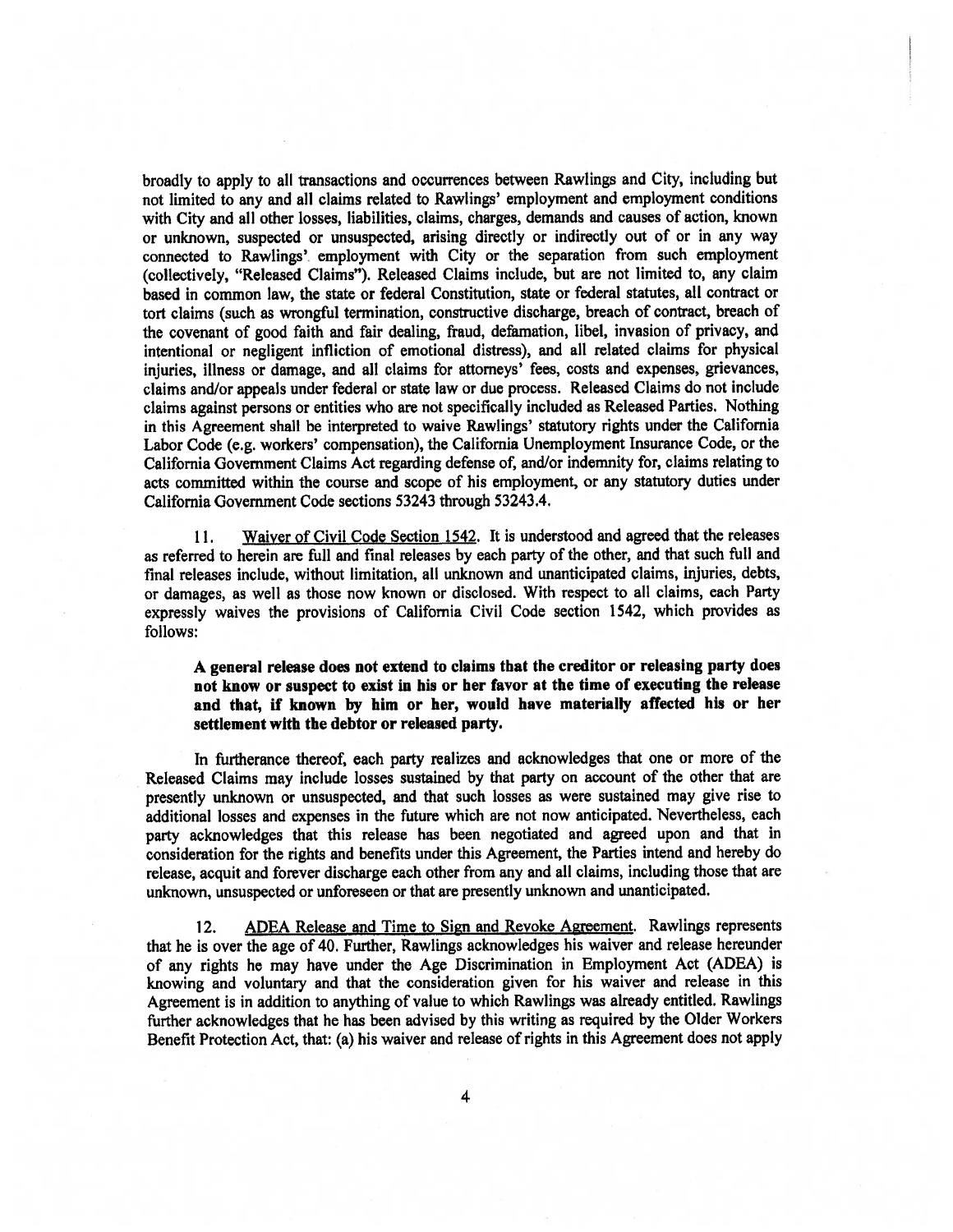to any rights or claims that may arise after this Agreement is executed; (b) he should consult with an attorney prior to executing this Agreement; (c) he has had at least twenty-one (21) calendar days from the date he first receives this Agreement to obtain the advice of counsel from the legal representative of his choice and to decide whether to sign it (although he may, by his own choice, execute this Agreement earlier), and any negotiated revisions to the document after that date do not re-start this period; (d) he understands that for seven (7) calendar days after he signs this Agreement he has the right to revoke it; and (e) the Agreement shall not become effective and enforceable until the date upon which the revocation period has expired, which shall be the eighth day after the Agreement is executed by Rawlings (the "Effective Date"). If Rawlings chooses to revoke, notice must be sent to and received by the City Attorney of the City of Artesia, 18747 Clarkdale Avenue, Artesia, CA 90701 by no later than the time frame referenced above (i.e., seven (7) calendar days after Rawlings signs the Agreement).

#### 13. Warranty of No Filed Claims/Covenant Not to Sue/Covenant Not to File JPIA Claim.

A. Rawlings represents that he has not filed any complaint, grievance, claim, or action against City or any of its Council Members, officers, agents, directors, employees, or representatives with any state, federal, or local agency, board, arbitrator, or court based on any matters arising out of his employment with City and/or his separation from City employment.

B. Rawlings further covenants not to sue or file any complaint, grievance, claim or action at any time hereafter, including <sup>a</sup> claim for <sup>a</sup> Chief Executive Separation Payment based on City's participation in or coverage by the Liability Program administered by the California Joint Powers insurance Authority, as to which Rawlings specifically represents and agrees he is not entitled and affirmatively waives any rights thereto, based on any matters arising out of or in any way relating to his employment with City or separation from City employment, that could have been filed as of the Effective Date of this Agreement.

C. To the extent that any actions, causes of action, claims, charges, grievances, etc. by or on behalf of Rawlings are/or become, pending in any forum, Rawlings agrees to disclose such and to execute all documents necessary for the withdrawal or dismissal of such actions, causes of action, claims, etc., with prejudice, forthwith. Nothing in this Agreement shall be construed to prohibit Rawlings from filing <sup>a</sup> charge or participating in any investigation or proceeding conducted by the EEOC or <sup>a</sup> comparable state or local agency. Notwithstanding the foregoing, Rawlings hereby agrees to, and does, waive his right to recover monetary damages in any charge or lawsuit filed by Rawlings or anyone else on his behalf,

14. No Admission of Liability. This Agreement and compliance with it shall not operate or be construed as an admission by either party of any liability, misconduct, or wrongdoing whatsoever against the other or any other person; nor as an admission by City of any violation of the rights of Rawlings or any other person; nor as <sup>a</sup> violation of any order, law, statute, duty, or contract whatsoever against Rawlings or any other person. Rather, the Parties expressly deny any liability to one another.

15. Neutral Interpretation. Mutual Drafting and Governing Law. This Agreement shall be deemed to have been jointly drafted by the Parties and shall be governe<sup>d</sup> by and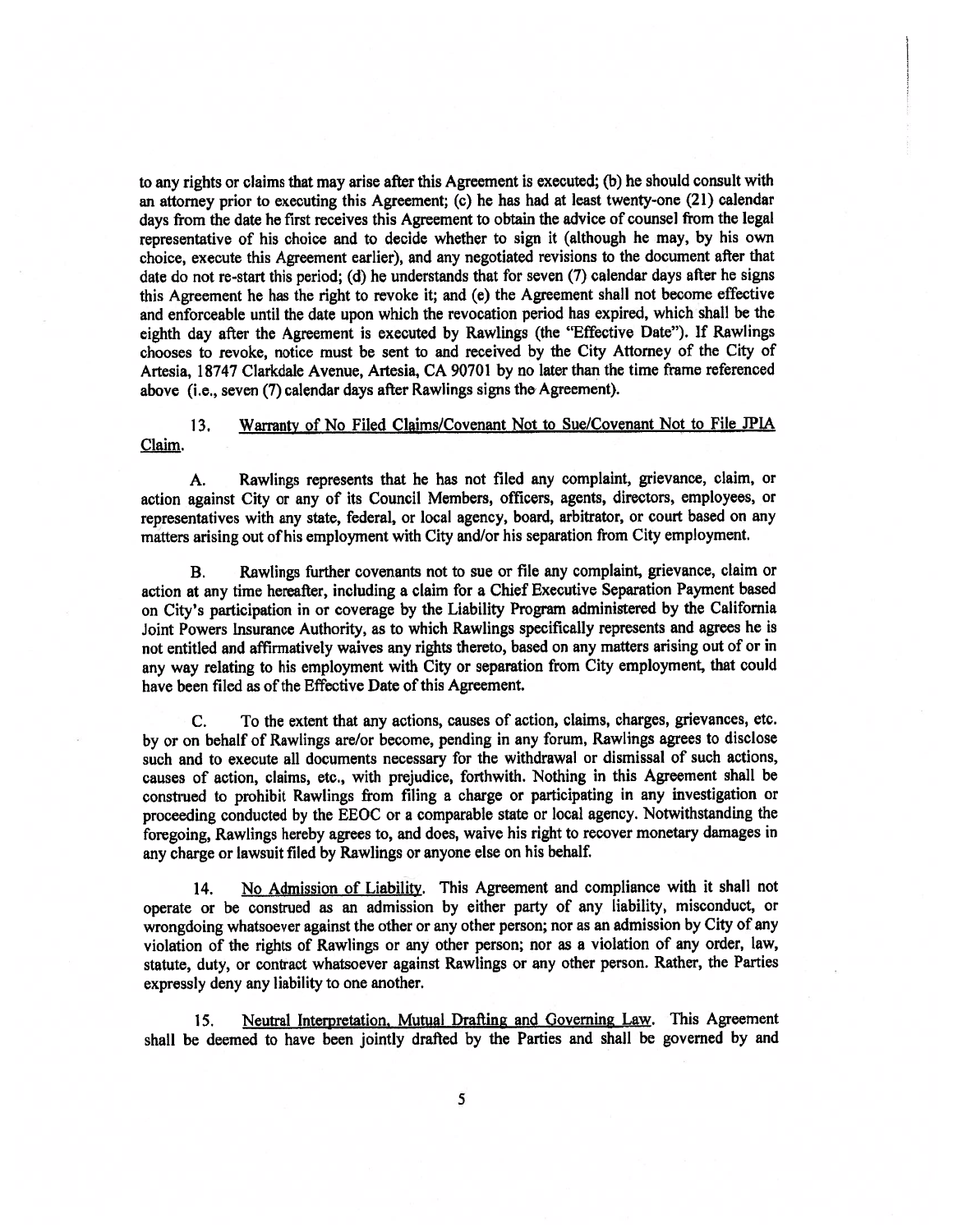construed in accordance with the laws of the State of California. Any uncertainty or ambiguity may not be interpreted for or against any one Party. The headings contained in this Agreement are for reference purposes only and shall not affect in any way the meaning or interpretation of this Agreement.

16. Notice. Any notices or other communications to be <sup>g</sup>iven to either party pursuan<sup>t</sup> to this Agreement shall be in writing and delivered personally or by U.S. Mail, postage prepaid, addressed to the party at the address set forth below. Notice so mailed shall be deemed delivered three (3) business days after deposit in the U.S. Mail. Nothing shall preclude the <sup>g</sup>iving of notice by fax, which shall be effective upon receipt of the fax; provided, however, that notice by fax shall be followed by notice deposited in the U.S. Mail as discussed above.

CiTY: City of Artesia Attention: City Attorney 18747 Clarkdale Avenue Artesia, CA 90701

RAWLINGS: William Rawlings Last Address in City Records

17. No Assignment of Claims. Rawlings expressly warrants that he has not transferred to any other person or entity any of the rights or causes of action released in this Agreement.

18. Confidentiality: Employment Information. Rawlings agrees that he will keep the terms, amount and fact of this Agreement confidential and that he will not disclose the terms, amount or fact of this Agreement to any other person, entity or organization, excep<sup>t</sup> to his immediate family members, persona<sup>l</sup> tax advisor and attorney, and as necessary for the enforcement or compliance with this Agreement or as otherwise required by law. City will release to prospective employers or to other inquiring third parties only Rawlings' dates of employment, positions held, and final salary. Other employment information about Rawlings will be released by City only: (a) with Rawlings' written consent; (b) to refute or defend a claim or allegation by or on behalf of Rawlings; or (c) as otherwise required by law, including, without limited to, the Public Records Act. However, City reserves the right to respon<sup>d</sup> to official inquiries by taxing or employment-related governmen<sup>t</sup> agencies (e.g. the federal internal Revenue Service, the California Economic Development Department, etc.) with truthful, accurate information regarding Rawlings' employment.

19. Entire Agreement. This Agreement constitutes the entire agreemen<sup>t</sup> between Rawlings and City. No other promise or inducement has been offered for this Agreement. Any amendments to this Agreement must be in writing, signed by duly authorized representatives of both City and Rawlings, and must state that the parties intend to amend the Agreement. Neither of the Parties are relying upon any other negotiations, discussions or agreements in connection with the subject matter of this Agreement. This is <sup>a</sup> fully integrated agreement.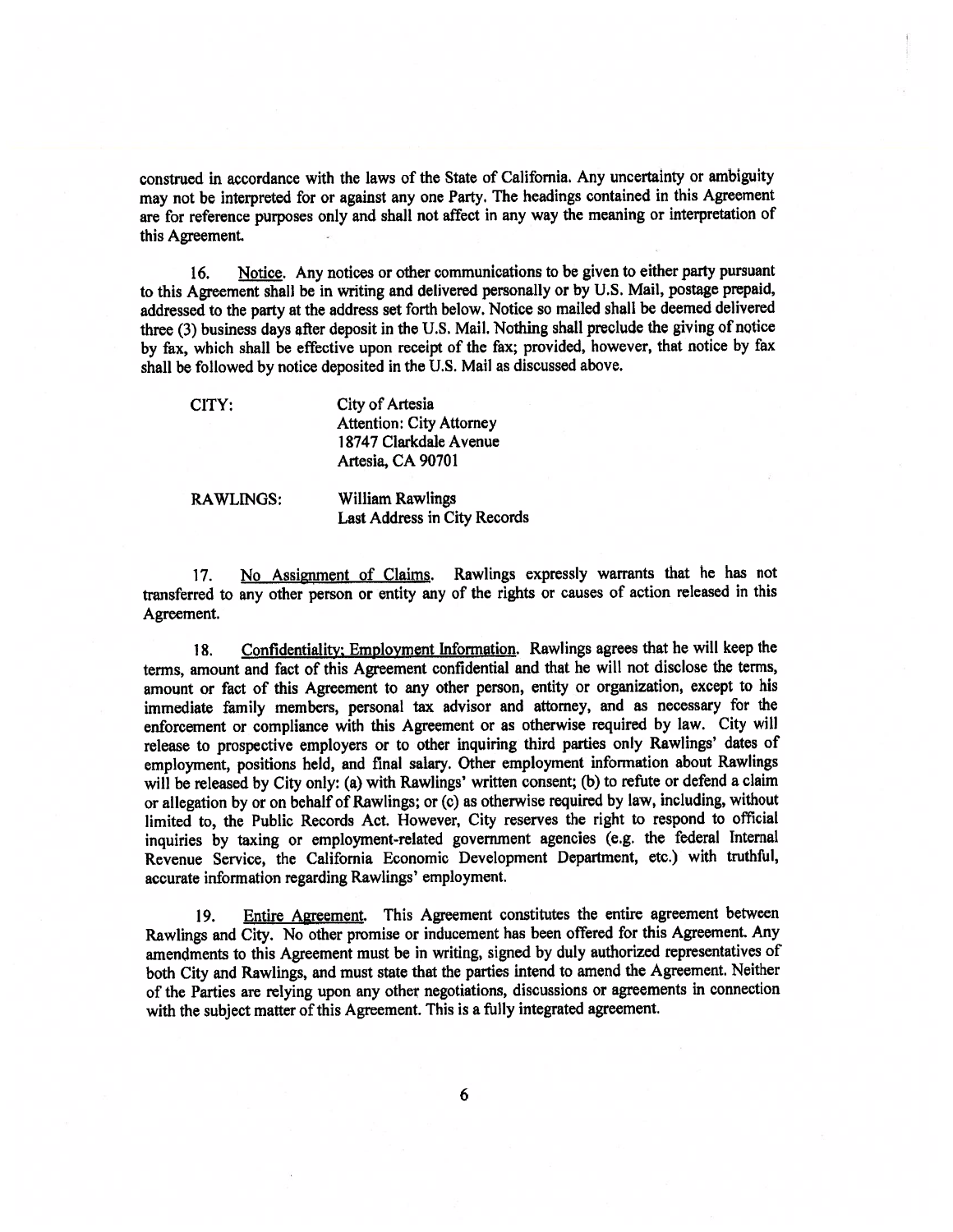20. Attorneys' Fees and Costs. City will pay up to ten thousand dollars (\$10,000.00) of attorneys' fees incurred by Rawlings in the negotiation of the terms of his separation from the City, and preparation of this Agreement. Except as so expressly provided, the Parties hereto shall pay their own attorneys' fees, expenses and costs incurred in connection with all disputes arising out of, relating to or connected with Rawlings employment with City, the separation thereof and the negotiation and preparation of this Agreement. In the event any party to this Agreement files an action to enforce or interpret the terms hereof, the prevailing party in such action shall be entitled to recover reasonable attorneys' fees, including exper<sup>t</sup> witness fees and costs.

#### 21. Severability and Waiver.

A. If any provision of this Agreement is adjudicated by <sup>a</sup> court of competent jurisdiction to be invalid or unenforceable, the remainder of the Agreement which can be given full force and effect without the invalid provision shall continue in full force and effect and shall in no way be impaired or invalidated.

B. Any of the terms or conditions of this Agreement may be waived at any time by the party entitled to the benefit thereof, but no such waiver shall affect or impair the right of the waiving party to require observance, performance or satisfaction either of that term or condition as it applies on <sup>a</sup> subsequent occasion or of any other term or condition hereof.

22. Advice of Counsel. Rawlings agrees that he has been advised to seek the advice of his own counsel prior to executing this Agreement.

23. Choice of Law: Venue of Actions: Costs and Fees Regarding Enforcement of Agreement. This Agreement shall be interpreted according to the laws of the State of California. Venue of any legal action shall be in Los Angeles County Superior Court. If any legal action is instituted to enforce any provision of this Agreement, or because of an alleged dispute, breach, default or misrepresentation in connection with any of its provisions, the court shall award the prevailing party reasonable attorneys' fees and other litigation costs incurred in that action, in addition to any other relief to which the prevailing party may be entitled. Nothing in this section shall preven<sup>t</sup> the parties from mutually agreeing to binding arbitration of any dispute, in which case the arbitrator may award attorneys' fees and litigation costs to the prevailing as described above.

24. Voluntary Execution of Agreement. Rawlings represents that he has carefully read this entire Agreement and that he knows and understands its contents. The Parties have each bad the opportunity to receive independent legal advice from attorneys of their choice with respec<sup>t</sup> to the preparation, review, and advisability of executing this Agreement. The Parties further represen<sup>t</sup> and acknowledges that they have freely and voluntarily executed this Agreement after independent investigation and without fraud, duress, or undue influence, with <sup>a</sup> full understanding of the legal and binding effect of this Agreement and with the approva<sup>l</sup> of legal counsel, if any.

25. Counterparts. The Agreement may be executed in two or more counterparts, including via facsimile or electronically-transmitted signature, each of which shall be deemed an